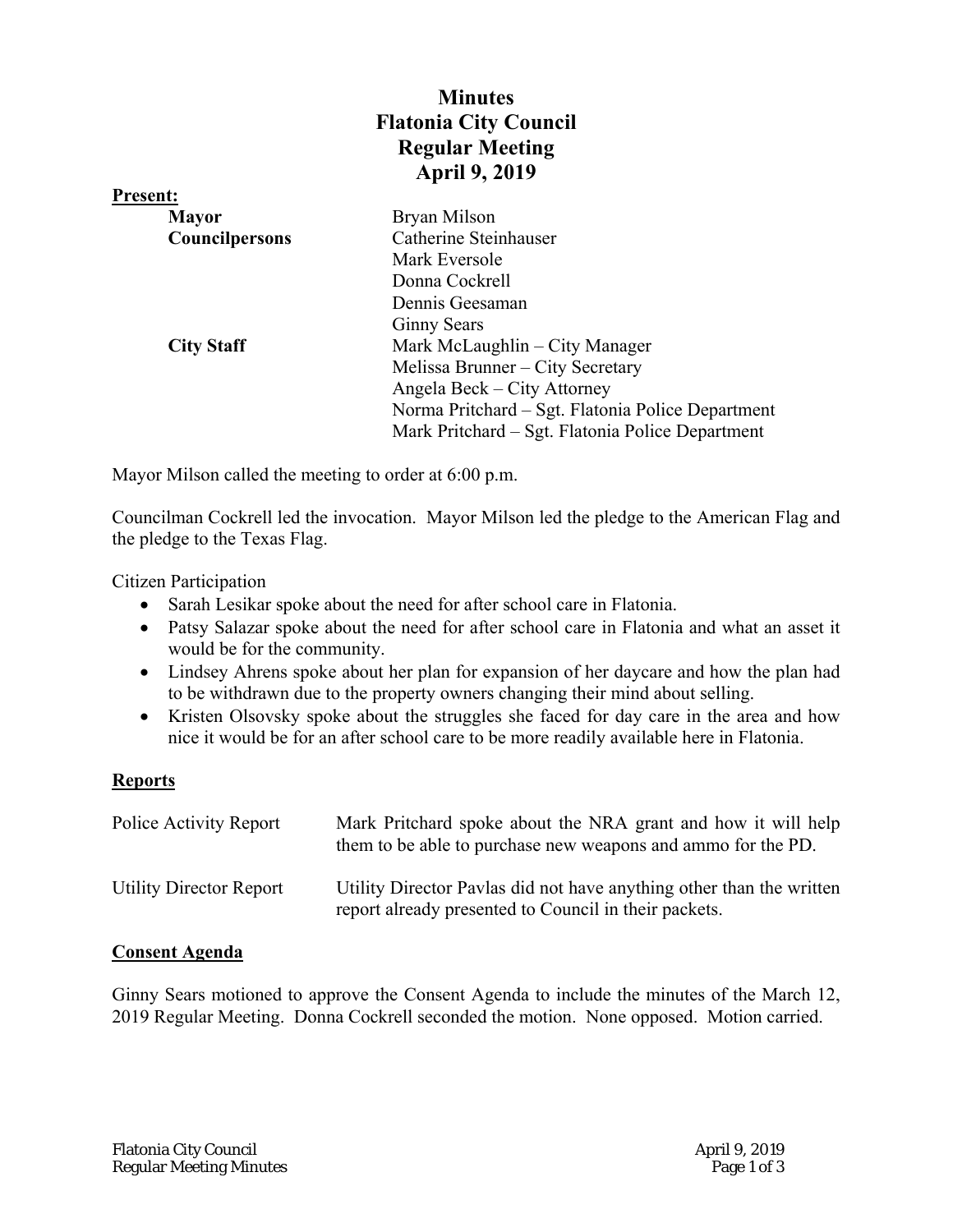## **Public Hearing**

PH4-2019.1 Public Hearing on request from Tim Rowell for a replat of PID 27906 located at 307 E. 7th Street, Flatonia, TX. This request is for a replat of the single, 1.532 acres lot into two lots; the first lot of 0.484 acres maintaining the 7th Street address, and the second lot of 1.048 acres to the rear of the 7th Street address that will front Mulberry Street.

There were no citizens who wished to speak on this item.

PH4-2019.2 Public Hearing on request from Lindsey Ahrens for a conditional use permit for property PID 27998 as a condition of sale to build and operate a child care facility. The property is located at E. 4th Street, Flatonia, TX, directly north of the old Flatonia High School gym and east of the school tennis courts. The property is currently zoned Single Family Residential (R-1), and a conditional use permit is required for a child care facility in this zoning district.

There were no citizens who wished to speak on this item at this time.

#### **Deliberation Agenda**

- 4-2019.1. No action was taken on City Manager McLaughlin's report.
- 4-2019.2. Catherine Steinhauser motioned to approve the request from Tim Rowell for a replat of PID 27906 located at 307 E. 7th Street, Flatonia, Texas: re-platting the single, 1.532 acres lot into two lots; the first lot of 0.484 acres maintaining the 7th Street address, and the second lot of 1.048 acres to the rear of the 7th Street address that will front Mulberry Street. Ginny Sears seconded the motion. None opposed. Motion carried.
- 4-2019.3. No action was taken on request from Lindsey Ahrens for a conditional use permit to build and operate a child care facility on a property now known as Fayette Appraisal District PID 27998 located on E. 4th Street, Flatonia, Texas.
- 4-2019.4. Ginny Sears motioned to re-appoint William "Red" Richter, Robert Cunningham and Brad Cosson to the Planning and Zoning Commission for the term of 5/1/19 – 4/30/21. Mark Eversole seconded the motion. None opposed. Motion carried.
- 4-2019.5. Catherine Steinhauser motioned to re-appoint Shawn Bruns, Ginny Sears, Kate Horn and Mark McLaughlin to the Parks Committee for the term of 5/1/19 –  $4/30/21$  and Valerie Targac for the remainder of the  $5/1/18 - 4/30/20$  term. Donna Cockrell seconded the motion. None opposed. Motion carried.
- 4-2019.6. No action was taken on the discussion of potential mayoral candidates to the Flatonia Film Commission once established.
- 4-2019.7. Dennis Geesaman motioned to approve the new contract with Texas Disposal Services. Donna Cockrell seconded the motion. None opposed. Motion carried.
- 4-2019.8. No action was taken on discussion regarding the City of Flatonia's website.
- 4-2019.9. Donna Cockrell motioned to adopt the ordinance closing and abandoning the East School St. right of way. Catherine Steinhauser seconded the motion. None opposed. Motion carried.
- 4-2019.10. Ginny Sears motioned to adopt the ordinance amending the budget to allow for the purchase of two dump trucks. Catherine Steinhauser seconded the motion. None opposed. Motion carried.